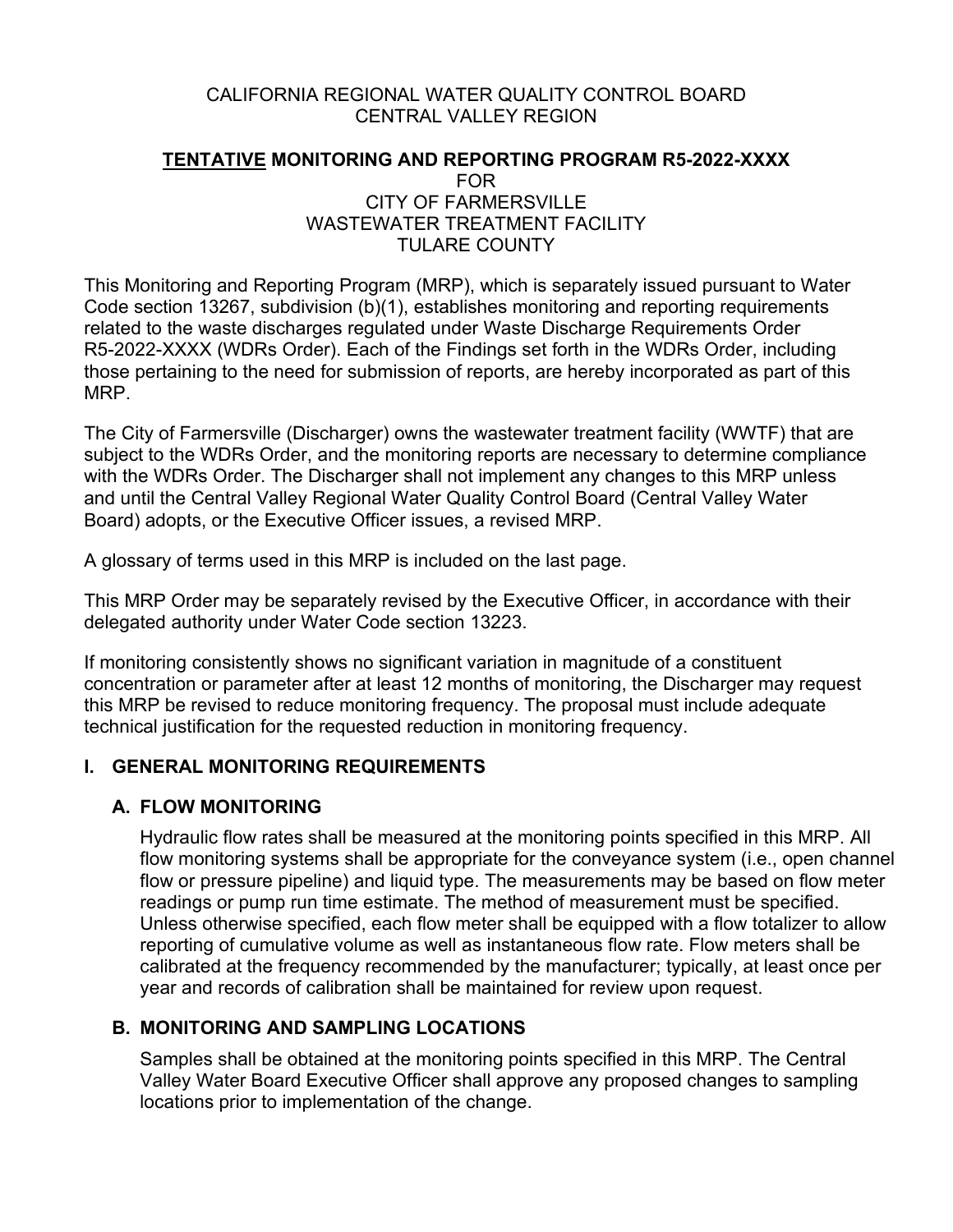The Discharger shall monitor the following locations to demonstrate compliance with the requirements of this MRP:

| <b>Monitoring Location</b>                                                        | <b>Monitoring Location Description</b>                                                                                                                         |
|-----------------------------------------------------------------------------------|----------------------------------------------------------------------------------------------------------------------------------------------------------------|
| <b>INF-001</b>                                                                    | Location where a representative sample of the WWTF<br>influent can be obtained prior to any additives, treatment<br>processes, and WWTF return flow.           |
| EFF-001                                                                           | Location where a representative sample of the WWTF<br>effluent can be obtained after treatment and prior to<br>discharge to the evaporation/percolation ponds. |
| PND-001 through PND-010                                                           | Evaporation/Percolation Ponds 1 through Pond 10.                                                                                                               |
| <b>PWS-001</b>                                                                    | Public water supply for the City of Farmersville                                                                                                               |
| MW-1C, MW-2C, MW-3C,<br>MW-4C, MW-5C, MW-1D,<br>MW-2D, MW-3D, MW-4D,<br>and MW-5D | Existing groundwater monitoring wells and any future<br>monitoring wells added to the WWTF's groundwater<br>monitoring network.                                |
| <b>BIO-001</b>                                                                    | Sludge/Biosolids monitoring                                                                                                                                    |

**Table 1 - Monitoring Location Designations**

# **C. SAMPLING AND SAMPLE ANALYSIS**

All samples shall be representative of the volume and nature of the discharge or matrix of material sampled. Except as specified otherwise in this MRP, grab samples will be considered representative of water, wastewater, soil, solids/sludges and groundwater. The time, date, and location of each sample shall be recorded on the sample chain of custody form. For continuous analyzers, the Discharger shall report documented routine meter maintenance activities including date, time of day, and duration, in which the analyzer(s) is not in operation.

Field test instruments (such as those used to measure pH, temperature, electrical conductivity, dissolved oxygen, wind speed, and precipitation) may be used provided that:

- 1. The operator is trained in proper use and maintenance of the instruments;
- 2. The instruments are field calibrated at the frequency recommended by the manufacturer;
- 3. The instruments are serviced and/or calibrated by the manufacturer at the recommended frequency; and
- 4. Field calibration reports are submitted as described in the "Reporting" section of this MRP.

Laboratory analytical procedures shall comply with the methods and holding times specified in the following (as applicable to the medium to be analyzed):

• Methods for Organic Chemical Analysis of Municipal and Industrial Wastewater (EPA);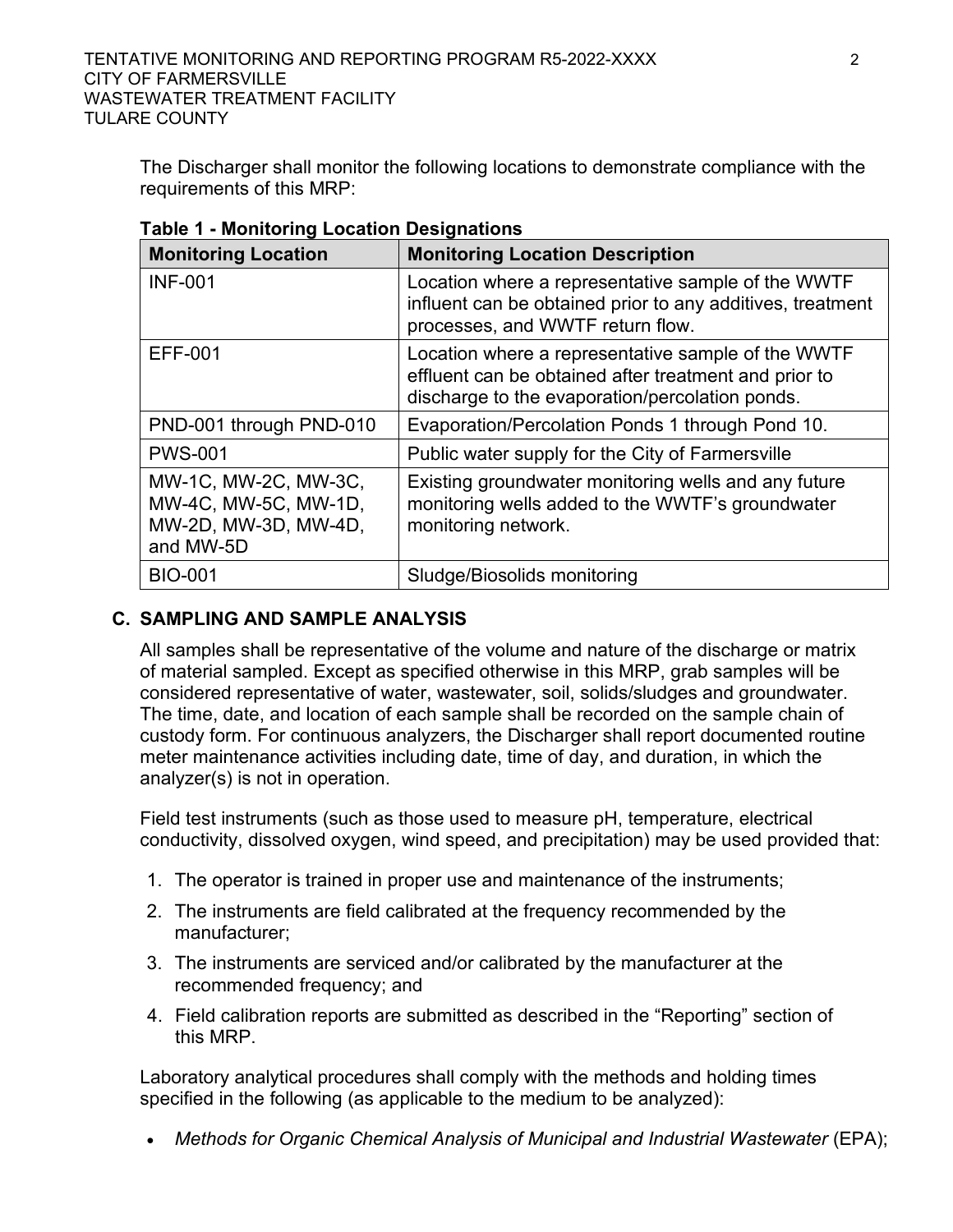- · *Test Methods for Evaluating Solid Waste* (EPA);
- · *Methods for Chemical Analysis of Water and Wastes* (EPA);
- · *Methods for Determination of Inorganic Substances in Environmental Samples* (EPA);
- · *Standard Methods for the Examination of Water and Wastewater*  (APHA/AWWA/WEF); and
- · *Soil, Plant and Water Reference Methods for the Western Region* (WREP 125).

Approved editions shall be those that are approved for use by the United States Environmental Protection Agency (EPA) or the State Water Resources Control Board (State Water Board), Division of Drinking Water's Laboratory Accreditation Program (ELAP). The Discharger may propose alternative methods for approval by the Executive Officer. Where technically feasible, laboratory reporting limits shall be lower than the applicable water quality objectives for the constituents to be analyzed.

# **II. SPECIFIC MONITORING REQUIREMENTS**

# **A. INFLUENT MONITORING (INF-001)**

The Discharger shall monitor the influent to the Facility at INF-001**. By <6 months>**, the Discharger shall install an influent composite sampler and notify the Central Valley Water Board in writing. Influent monitoring shall include the following:

| <b>Constituent/Parameter</b> | <b>Units</b> | <b>Sample Type</b>                 | <b>Frequency</b> |
|------------------------------|--------------|------------------------------------|------------------|
| <b>Flow</b>                  | mgd          | Metered                            | Continuous       |
| рH                           | pH Units     | Grab                               | 1/Week           |
| EC                           | umhos/cm     | 24-hour Composite<br>(See 1 below) | 1/Week           |
| BOD <sub>5</sub>             | mg/L         | 24-hour Composite<br>(See 1 below) | 1/Week           |
| <b>TSS</b>                   | mg/L         | 24-hour Composite<br>(See 1 below) | 1/Week           |

1. Upon installation of the influent composite sampler at INF-001 **<by 6 months>**, the Discharger shall begin collecting 24-hour composite samples.

# **B. EFFLUENT MONITORING (EFF-001)**

Effluent samples shall be collected after treatment and prior to discharge to the evaporation/percolation ponds. Effluent monitoring shall include at least the following: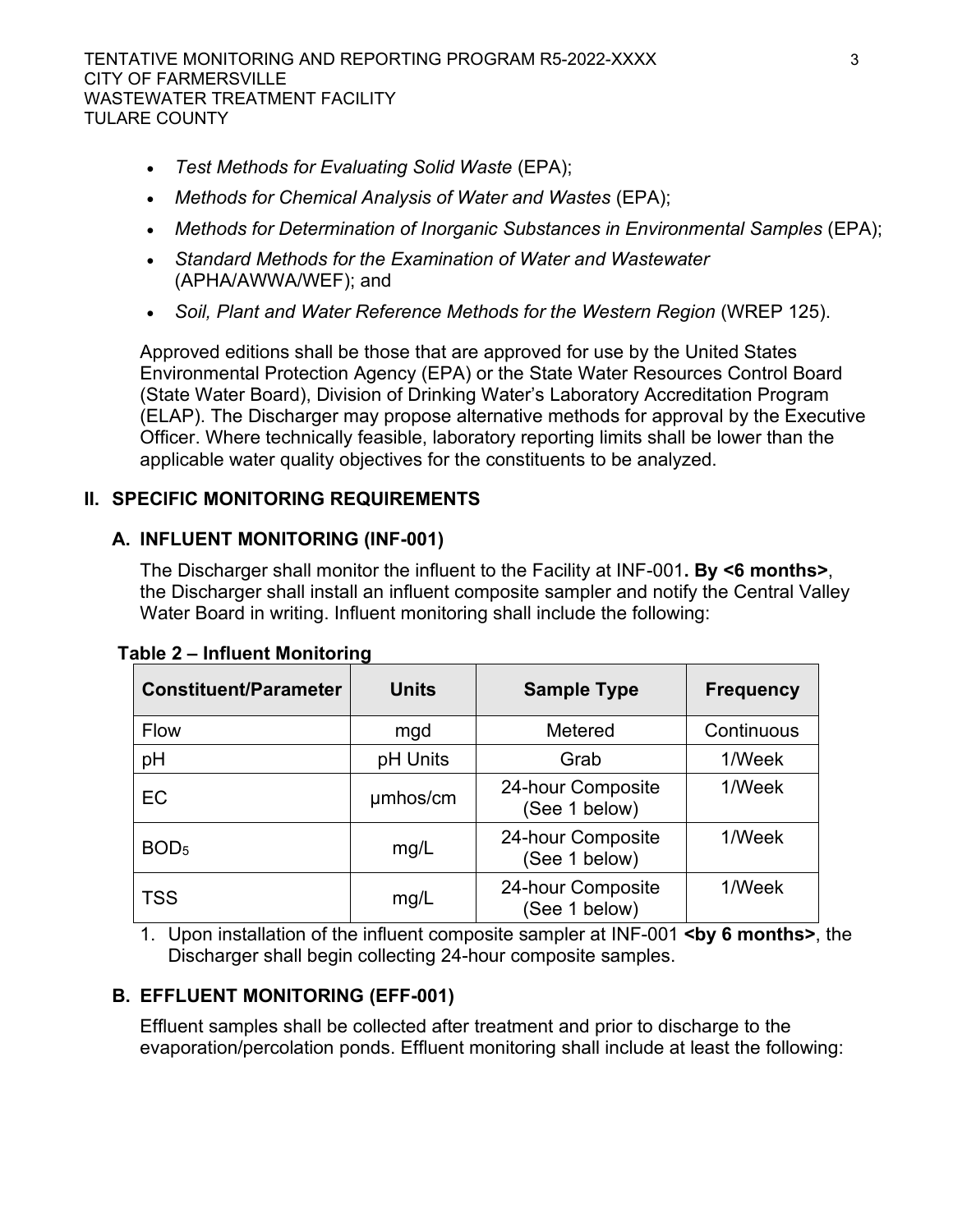| <b>Constituent/Parameter</b> | <b>Units</b> | <b>Sample Type</b> | <b>Frequency</b> |
|------------------------------|--------------|--------------------|------------------|
| Flow                         | mgd          | Metered            | Continuous       |
| EC                           | umhos/cm     | 24-hour Composite  | 1/Week           |
| <b>TDS</b>                   | mg/L         | 24-hour Composite  | 1/Week           |
| BOD <sub>5</sub>             | mg/L         | 24-hour Composite  | 1/Week           |
| <b>TSS</b>                   | mg/L         | 24-hour Composite  | 1/Week           |
| Nitrate (as N)               | mg/L         | 24-hour Composite  | 1/Month          |
| Nitrite as N                 | mg/L         | 24-hour Composite  | 1/Month          |
| <b>TKN</b>                   | mg/L         | 24-hour Composite  | 1/Month          |
| <b>Total Nitrogen</b>        | mg/L         | 24-hour Composite  | 1/Month          |
| Iron                         | mg/L         | 24-hour Composite  | 1/Quarter        |
| Manganese                    | mg/L         | 24-hour Composite  | 1/Quarter        |
| <b>General Minerals</b>      | mg/L         | 24-hour Composite  | 1/Year           |

#### **Table 3 – Effluent Monitoring**

#### **C. POND MONITORING (PND-001 THROUGH PND-010)**

The Discharger shall monitor the evaporation/percolation ponds (i.e., Pond 1 through Pond 10) when wastewater is present. Water quality samples (e.g., DO, pH, and EC) shall be collected opposite the pond inlet at a depth of one foot. Freeboard shall be measured to the nearest 0.1 foot vertically from the surface of the water to the lowest elevation of the berm. At a minimum, the ponds shall be monitored as specified in Table 4 below:

| <b>Constituent/Parameter</b> | <b>Units</b>     | <b>Sample Type</b> | <b>Frequency</b>                    |
|------------------------------|------------------|--------------------|-------------------------------------|
| <b>DO</b>                    | mg/L             | Grab               | 1/Week                              |
|                              |                  |                    | (see 1 and 2 below)                 |
| pH                           | pH Units         | Grab               | 1/Week                              |
|                              |                  |                    | (see 1 and 2 below                  |
| EC                           | umhos/cm         | Grab               | 1/Week                              |
| Freeboard                    | Nearest 0.1 Feet | Measured           | 1/Week                              |
| Odors                        |                  | Observation        | 1/Week                              |
| Solids Depth                 | Feet             | Measured           | Once every 5 years<br>(see 3 below) |

#### **Table 4 – Pond Monitoring**

1. Samples for DO and pH shall be collected between 8:00 am and 10:00 a.m. when there is more than one foot of water in the pond. If there is insufficient water in the pond no sample shall be collected, and the Discharger shall report that in the appropriate monitoring report.

2. If offensive odors are detected by or brought to the attention of the Discharger, the Discharger shall monitor the potential source pond at least daily for DO and pH until the odor issue has been resolved and the DO in the pond is greater than 1.0 mg/L.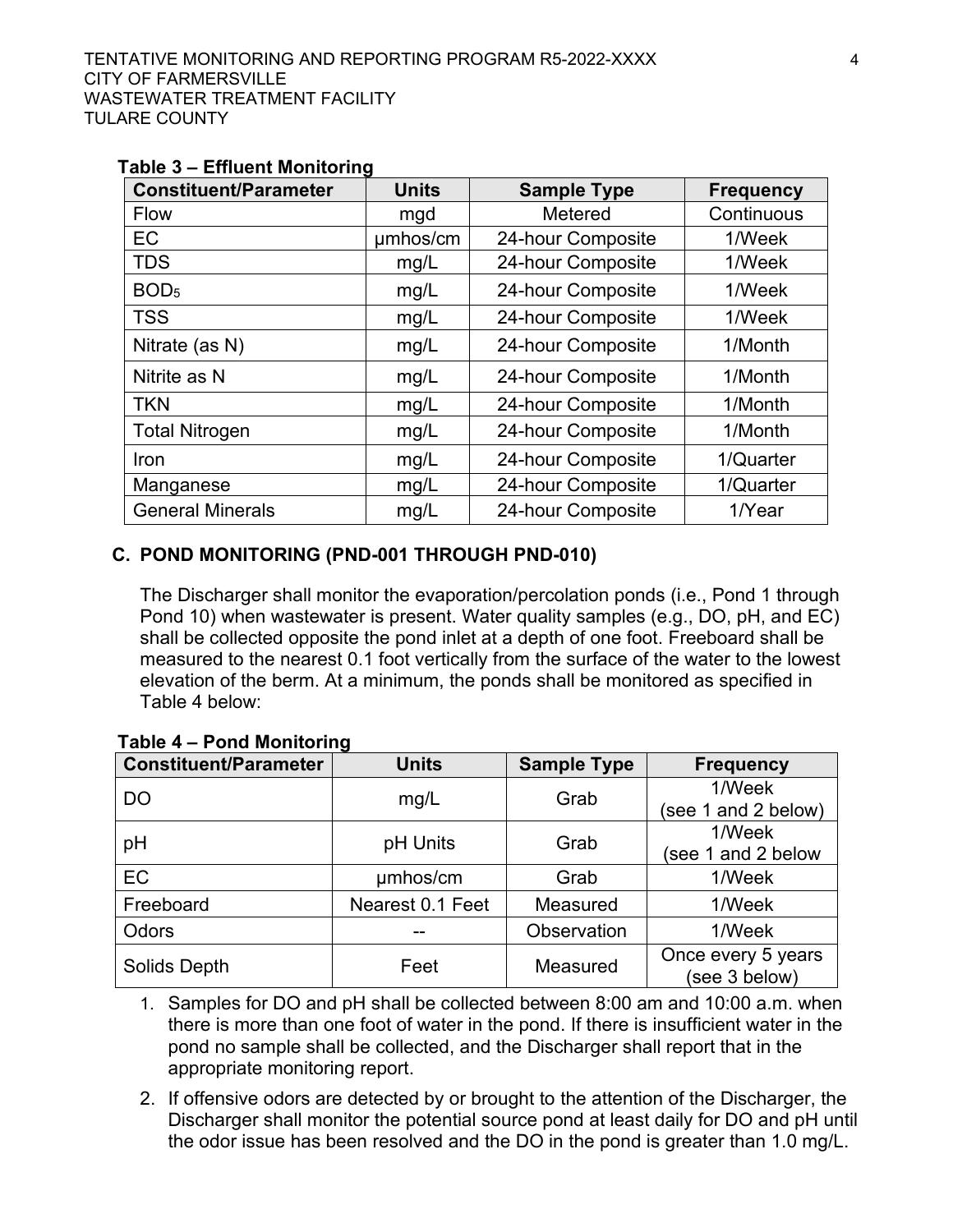3. Thickness of settled solids accumulated at the bottom of the ponds shall be monitored at a minimum at least once every three years, unless solids are removed from the pond.

In addition, the Discharger shall inspect the condition of the evaporation/percolation ponds once per week and document visual observations. Notations shall include observations of:

- a. Weeds developing in the water or along the bank;
- b. Accumulations of dead algae, vegetation, scum, or debris on the pond surface; and
- c. Burrowing animals or insects are present.

A summary of these entries shall be included in the subsequent monitoring report.

### **D. PUBLIC WATER SUPPLY MONITORING (PWS-001)**

The Discharger shall monitor the public water supply for the City at PWS-001. If the supply is from more than one source the sample shall be a flow weighted average of all sources. At a minimum, the public water supply shall be monitored as specified in Table 5 below. In addition, the Discharger shall submit a copy of the City's most recent Consumer Confidence Report for each 4<sup>th</sup> quarter monitoring report.

#### **Table 5 – Source Water Monitoring**

| Parameter | <b>Units</b> | Sample Type   Frequency |           |
|-----------|--------------|-------------------------|-----------|
| EC        | umhos/cm     | Grab                    | 1/Quarter |

### **E. GROUNDWATER MONITORING (MW-01C THROUGH MW-05C, MW-01D THROUGH MW-05D AND FUTURE MONITORING WELLS ADDED)**

After measuring water levels and prior to collecting samples, each monitoring well shall be adequately purged to remove water that has been standing within the well screen and casing that may not be chemically representative of formation water. Purging shall continue until pH, EC, and turbidity have stabilized. Depending on the hydraulic conductivity of the geologic setting, the volume removed during purging is typically from 3 to 5 casing volumes.

The Discharger shall monitor the current shallow wells (MW-01C through MW-05C) if water is available. If water is not available in the shallow wells, the Discharger shall monitor the deeper wells (MW-01D, MW-02D, MW-03D, MW-04D, and MW-05D) and any subsequent additional wells as follows:

| <b>Constituent/Parameter</b>                  | <b>Units</b> | <b>Sample Type</b> | <b>Frequency</b> |
|-----------------------------------------------|--------------|--------------------|------------------|
| Depth to Groundwater                          | $0.10$ Feet  | Measured           | 1/Quarter        |
| <b>Groundwater Elevation</b><br>(see 1 below) | Feet         | Calculated         | 1/Quarter        |
| <b>Groundwater Gradient</b>                   | Feet/Feet    | Calculated         | 1/Quarter        |

#### **Table 6 – Groundwater Monitoring**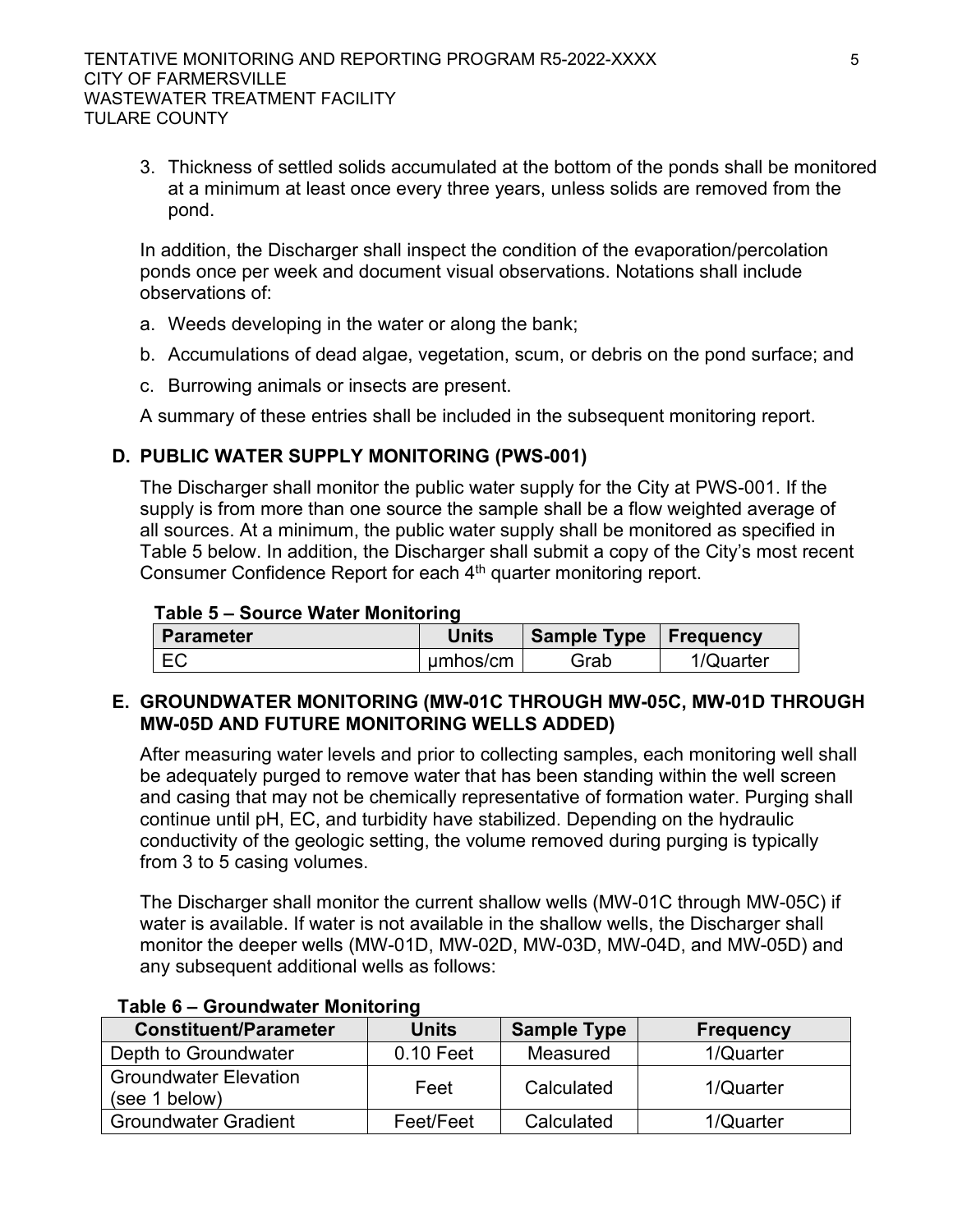| <b>Constituent/Parameter</b>    | <b>Units</b> | <b>Sample Type</b> | <b>Frequency</b> |
|---------------------------------|--------------|--------------------|------------------|
| pH                              | pH Units     | Grab               | 1/Quarter        |
| EC                              | umhos/cm     | Grab               | 1/Quarter        |
| <b>TDS</b>                      | mg/L         | Grab               | 1/Quarter        |
| <b>Total Coliform Organisms</b> | MPN/100 mL   | Grab               | 1/Quarter        |
| Nitrate (as N)                  | mg/L         | Grab               | 1/Quarter        |
| Iron                            | mg/L         | Grab               | 1/Quarter        |
|                                 |              |                    | (see 2 below)    |
| Manganese                       | mg/L         | Grab               | 1/Quarter        |
|                                 |              |                    | (see 2 below)    |
| <b>General Minerals</b>         | mg/L         | Grab               | 1/Year           |
|                                 |              |                    | (see 2 below)    |

1. Groundwater elevation shall be calculated based on depth-to-water measurements from a surveyed measuring point.

2. For constituents with Secondary MCLs listed in Title, 22 Table 64449-A (e.g., aluminum, copper, iron, manganese, silver, zinc, color and turbidity), samples shall be filtered with a 1.5-micron filter prior to preservation, digestion, and analysis. For all other constituents, samples shall be filtered with a 0.45-micron filter prior to preservation, digestion, and analysis.

In addition, the Discharger shall maintain its groundwater monitoring well network. If a groundwater monitoring well(s) is dry for more than four consecutive sampling events or is damaged, the Discharger shall submit a work plan and proposed time schedule to replace the well(s). The well(s) shall be replaced following written Executive Officer approval of the work plan and time schedule. Once installed, all new monitoring wells shall be added to the existing groundwater monitoring well network.

# **F. SLUDGE/BIOSOLIDS MONITORING (BIO-001)**

A composite sample of dewatered sludge/biosolids shall be collected at Monitoring Location BIO-001 in accordance with US EPA's *POTW Sludge. Sampling and Analysis Guidance Document*, (August 1989) and tested for the metals listed in Title 22 whenever sludge/biosolids is removed from the WWTF for disposal. Sampling records shall be retained for a minimum of five years. A log shall be kept of sludge qualities generated and handling, application, and disposal activities. The frequency of entries is discretionary; however, the log should be complete enough to serve as a basis for part of the Annual Monitoring Report.

#### **III. REPORTING REQUIREMENTS**

All monitoring reports should be converted to a searchable Portable Document Format (PDF) and submitted electronically. Documents that are less than 50MB should be emailed to*: [centralvalleyfresno@waterboards.ca.gov.](mailto:centralvalleyfresno@waterboards.ca.gov)* Documents that are 50 MB or larger should be transferred to a CD, DVD, or flash drive and mailed to the following address: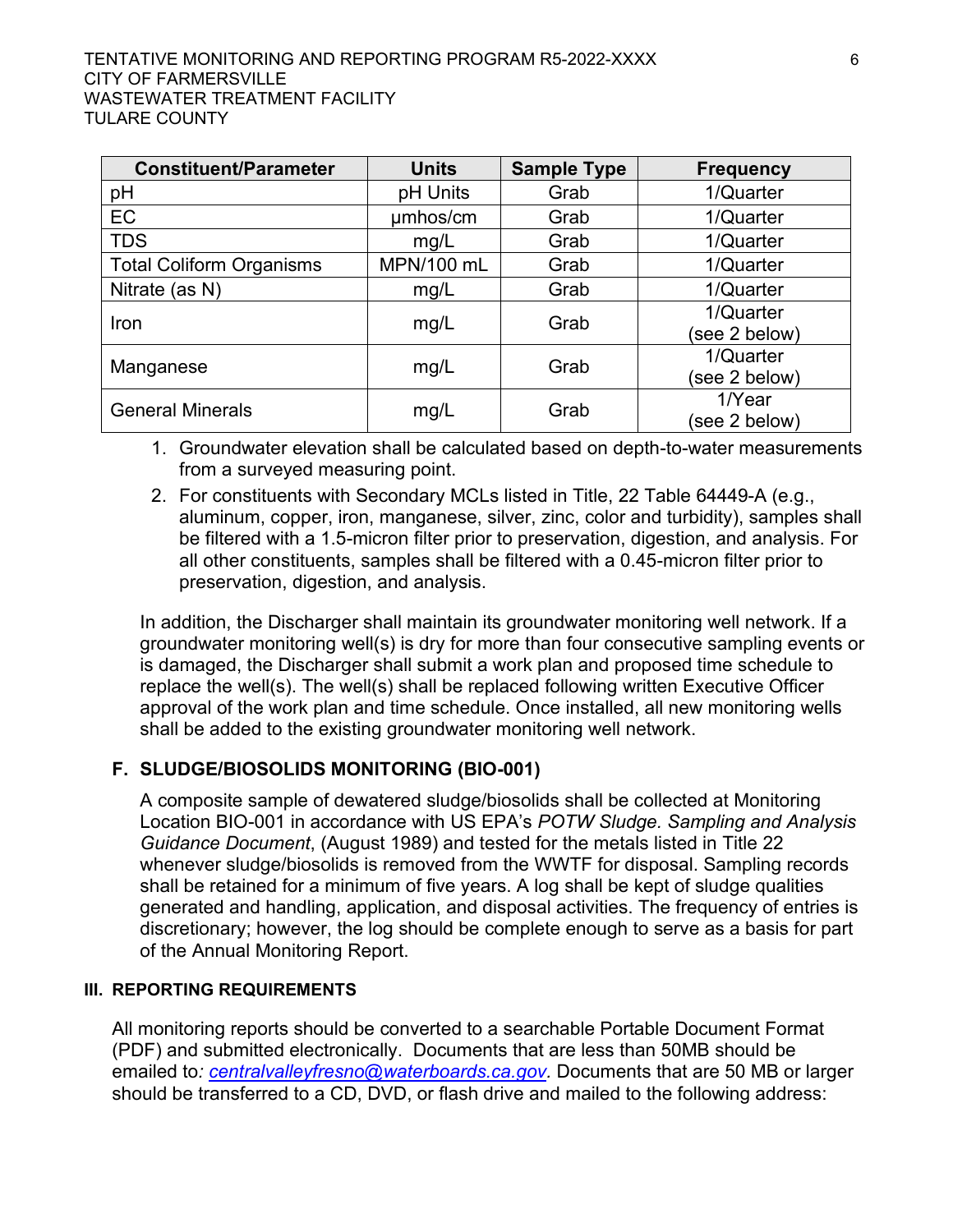TENTATIVE MONITORING AND REPORTING PROGRAM R5-2022-XXXX 7 CITY OF FARMERSVILLE WASTEWATER TREATMENT FACILITY TULARE COUNTY

Central Valley Regional Water Quality Control Board Region 5 – Fresno Office 1685 "E" St. Fresno, California 93706

To ensure that your submittal is routed to the appropriate staff, the following information should be included in the body of the email or transmittal sheet:

| Program:  | Non-15                                              |
|-----------|-----------------------------------------------------|
| Facility: | City of Farmersville, Wastewater Treatment Facility |
| Order:    | R5-2022-XXXX                                        |
| County:   | Tulare                                              |
| Place ID: | 273113                                              |

**A transmittal letter shall accompany each monitoring report.** The transmittal letter shall include a discussion of all violations of this MRP during the reporting period and actions taken or planned for correcting each violation. If the Discharger has previously submitted a report describing corrective actions taken and/or a time schedule for implementing the corrective actions, reference to the previous correspondence will be satisfactory.

The transmittal letter shall contain a statement by the Discharger or the Discharger's authorized agent certifying under penalty of perjury that the report is true, accurate and complete to the best of the signer's knowledge. The transmittal letter shall contain the following penalty of perjury statement and shall be signed by the Discharger or the Discharger's authorized agent:

*I certify under penalty of law that I have personally examined and am familiar with the information submitted in this document and all attachments and that, based on my inquiry of those individuals immediately responsible for obtaining the information, I believe that the information is true, accurate, and complete. I am aware that there are significant penalties for submitting false information, including the possibility of fine and imprisonment.*

In reporting monitoring data, the Discharger shall arrange the data in tabular form so that the date, sample type (e.g., effluent, groundwater, etc.), and reported analytical result for each sample are readily discernible. The data shall be summarized in such a manner to clearly illustrate compliance with waste discharge requirements and spatial or temporal trends, as applicable. The results of any monitoring done more frequently than required at the locations specified in the Monitoring and Reporting Program shall be reported in the next scheduled monitoring report.

Laboratory analysis reports shall be included in the monitoring reports. In addition, all laboratory reports must be retained for a minimum of three years in accordance with Standard Provision C.3. of the SPRRs. For a Discharger conducting any of its own analyses, reports must also be signed and certified by the chief of the laboratory.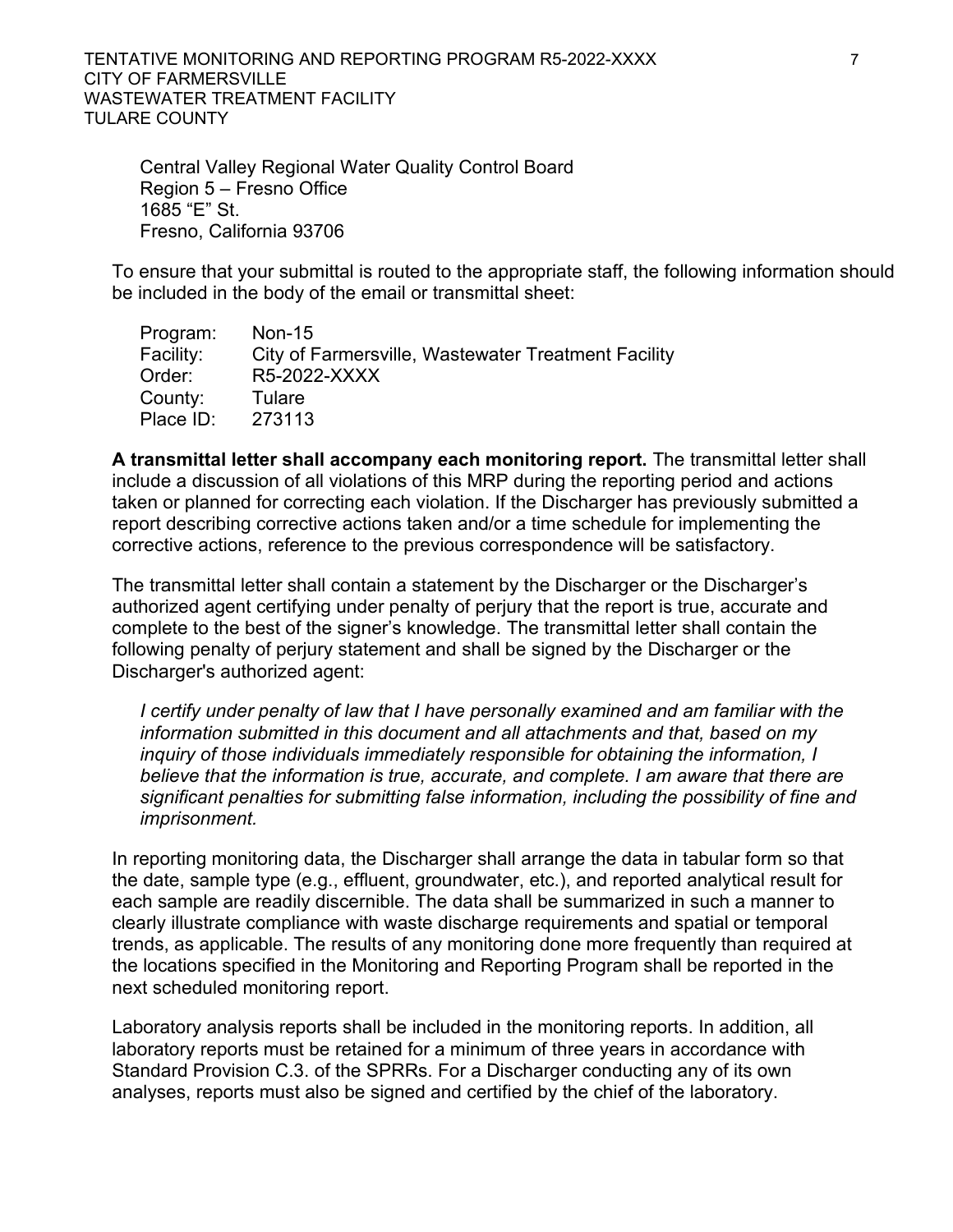In addition to the requirements of Standard Provision C.3, monitoring information shall include the method detection limit (MDL) and the reporting limit (RL) or practical quantitation limit (PQL). If the regulatory limit for a given constituent is less than the RL (or PQL), then any analytical results for that constituent that are below the RL (or PQL) but above the MDL shall be reported and flagged as estimated.

All monitoring reports that involve planning, investigation, evaluation or design, or other work requiring interpretation and proper application of engineering or geologic sciences, shall be prepared by or under the direction of persons registered to practice in California pursuant to California Business and Professions Code sections 6735, 7835, and 7835.1.

### **A. QUARTERLY MONITORING REPORTS**

Quarterly Monitoring Reports shall be prepared and submitted to the Central Valley Water Board by the 1<sup>st</sup> day of the second month following the quarter (i.e., the January-March quarterly report is due by 1<sup>st</sup> May). Each Quarterly Monitoring Report shall include the following:

- 1. Results of the **Influent Monitoring** as specified in Section II.A., including:
	- a. Calculation of the maximum daily and monthly average flow for each month of the quarter.
	- b. Calculation of the average EC value of the influent for each month of the quarter.
	- c. Calculation of the monthly average BOD and TSS concentrations.
- 2. Results of the **Effluent Monitoring** as specified in Section II.B., including:
	- a. Calculation of the 12-month rolling average EC of the discharge for each month of the quarter using the EC value for that month averaged with the EC values for the previous 11 months (results must include supporting calculations); and
	- b. Calculation of the monthly average effluent BOD and TSS concentrations, and calculation of the percent removal of the BOD and TSS compared to the influent for each month of the quarter.
- 3. Results of the **Pond Monitoring** as specified in Section II.C.
- 4. Results of the **Groundwater Monitoring** as specified in Section II.E. (for the 1<sup>st</sup> and 3<sup>rd</sup> Quarterly Monitoring Reports), including:
	- a. A narrative description of all preparatory, monitoring, sampling, and sample handling for groundwater monitoring.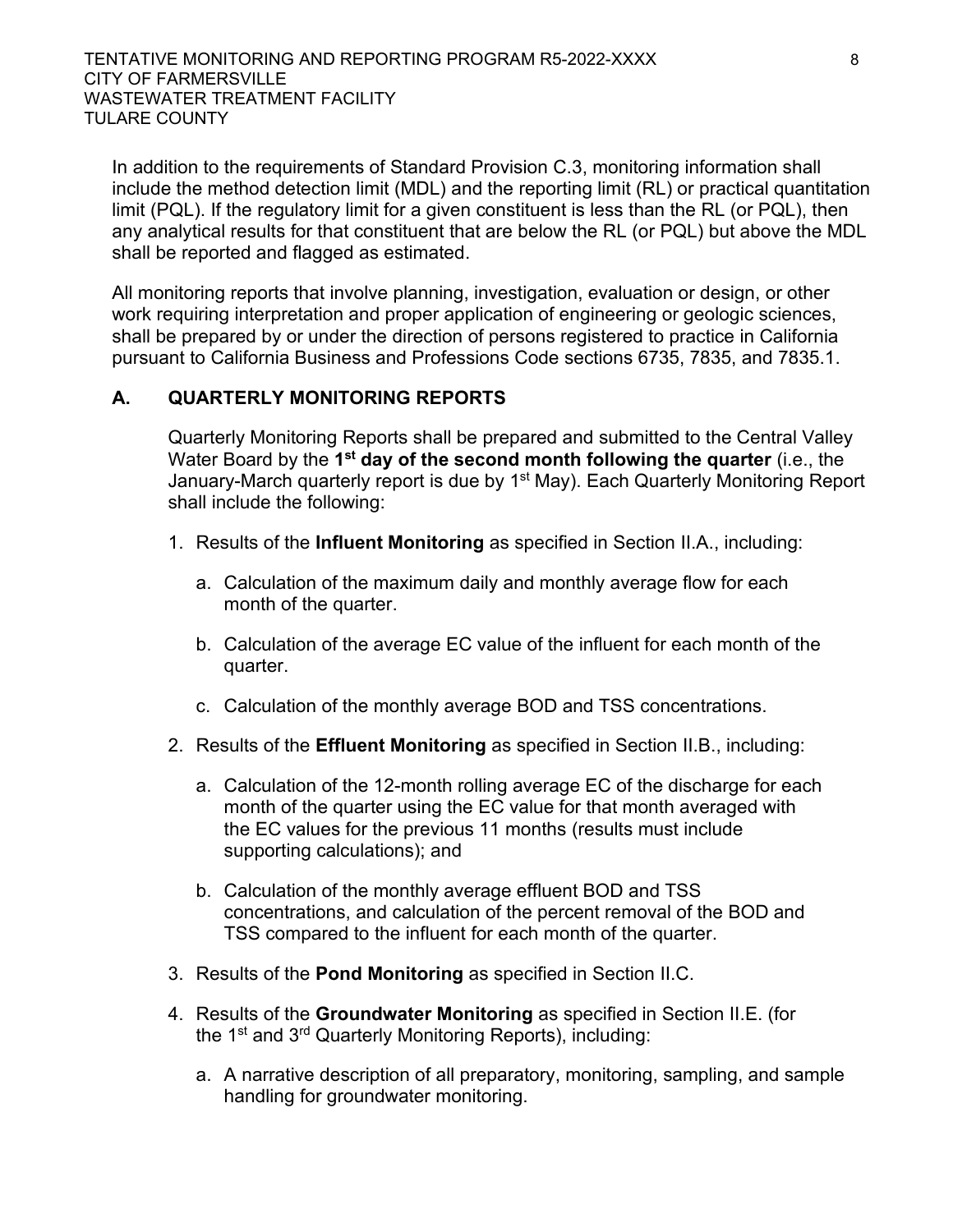- b. A field log for each well documenting depth to groundwater; sample preparation (e.g., filtering); and sample preservation. For each sampling event, the Discharger may provide a table summarizing this information for all groundwater monitoring wells sampled in lieu of providing a field log for each well. The field logs should be made available on request of the Central Valley Water Board.
- c. Calculation of groundwater elevation at each monitoring well, and determination of groundwater flow direction and gradient on the date of the measurement.
- d. For each monitoring well, a table showing groundwater depth, elevation, and constituent concentrations for at least the five previous years, up through the current quarter.
- e. Summary data tables of analytical results collected during the quarter and the current water table elevations.
- f. A scaled map showing relevant structures and features of the Facility, the locations of monitoring wells, surface waters, and groundwater elevation contours referenced to an appropriate datum (e.g., National Geodetic Vertical Datum).
- 5. A comparison of monitoring data with the Effluent Limitations and Discharge Specifications specified in the WDRs Order. Include an explanation for any violations.
- 6. Copies of all laboratory analytical reports.
- 7. A copy of calibration log page(s) verifying calibration of all hand-held monitoring instruments used during the quarter.

# **B. FOURTH QUARTER MONITORING REPORT**

In addition to the above information, the fourth quarter monitoring report, due **1 st February of each year** shall include the following:

- 1. The names, certificate grades, and general responsibilities of all persons in charge of wastewater treatment and disposal.
- 2. The names and telephone numbers of persons to contact regarding the WWTF for emergency and routine situations.
- 3. A statement certifying when the flow meter and other monitoring instruments and devices were last calibrated, including identification of who performed the calibrations (Standard Provision C.4).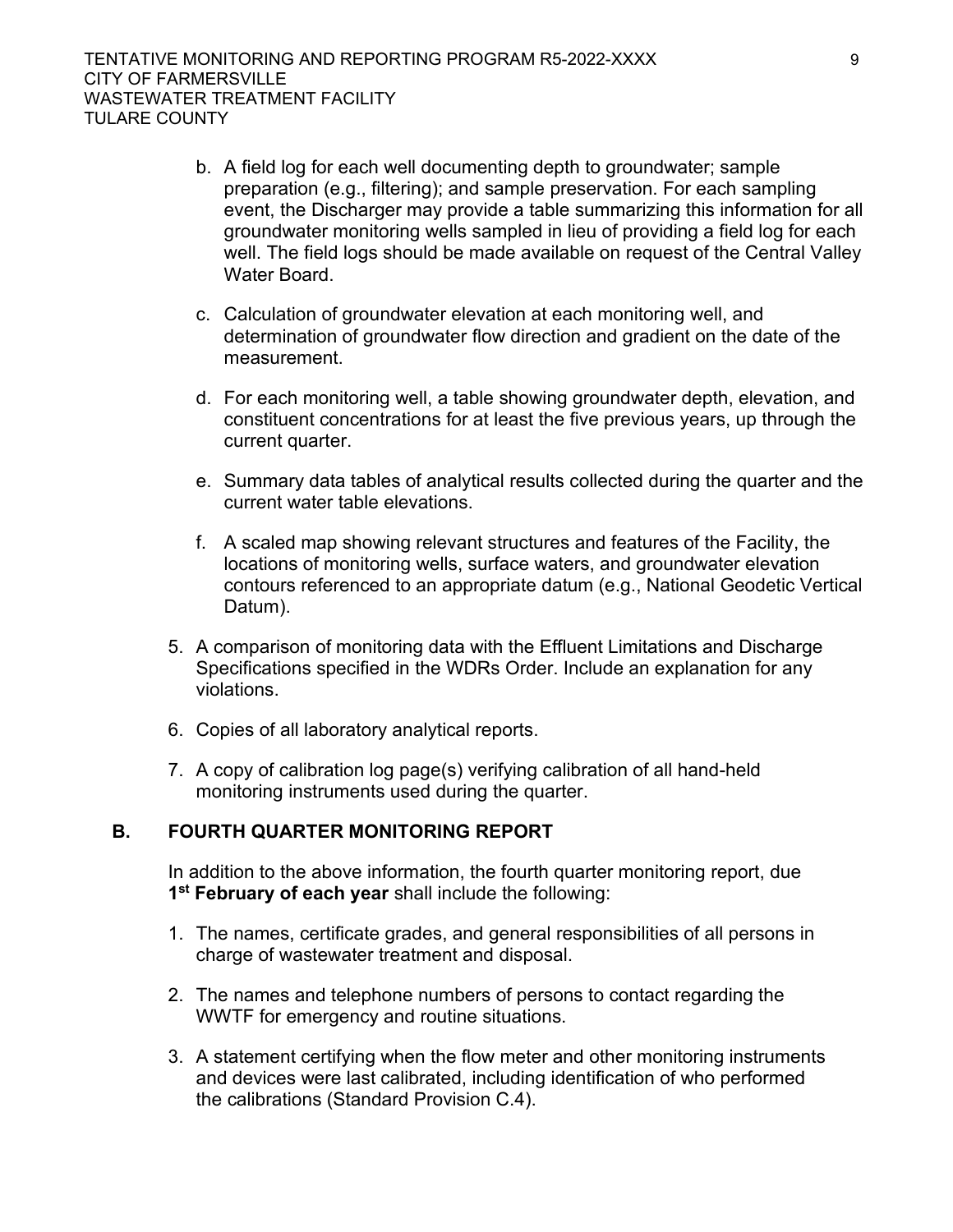- 4. The results of an annual evaluation conducted pursuant to Standard Provisions E.4 and a figure depicting monthly average discharge flow for the previous three calendar years.
- 5. A summary and discussion of the compliance record for the reporting period. If violations have occurred, the report shall also discuss the corrective actions taken and planned to bring the discharge into full compliance with this Order.
- 6. An evaluation of the facility's annual average effluent EC (monitored at EFF-001) to the Salinity Action Level of 700 µmhos/cm. If the facility's discharge exceeds the Salinity Action Level, the Discharger shall submit a Salinity Action Level Report by 1 March of the year following the exceedance of the Salinity Action Level as described in the WDRs Order.
- 7. Results of the **Public Water Supply Monitoring** as specified in Section II.D. If multiple sources are used, the Discharger shall calculate the flow-weighted average concentrations for each constituent monitored. Results must include supporting calculations.
- 8. Copy of the Public Water System's most recent Consumer Confidence Report.
- 9. Tabulated summary of all monitoring data collected over the year.
- 10.A statement whether the current operation and maintenance manual, sampling plan, and contingency plan, reflect the WWTF as currently constructed and operated, and the dates when these documents were last reviewed for adequacy.
- 11.Annual production of total sludge/biosolids in dry tons or cubic yards (if applicable).
- 12.A description of the sludge/biosolids disposal methods (if applicable), including the following information related to the disposal methods used. If more than one method is used, including the percentage disposed of by each method.
	- a) For landfill disposal, include: the name and location of the landfill, and the Order number of WDRs that regulate it.
	- b) For land application, include: the location of the site, and the Order number of any WDRs that regulate it.
	- c) For incineration, include: the name and locations of the site where incineration occurs, the Order number of WDRs that regulate the site, the disposal method of ash, and the name and location of the facility receiving as (if applicable).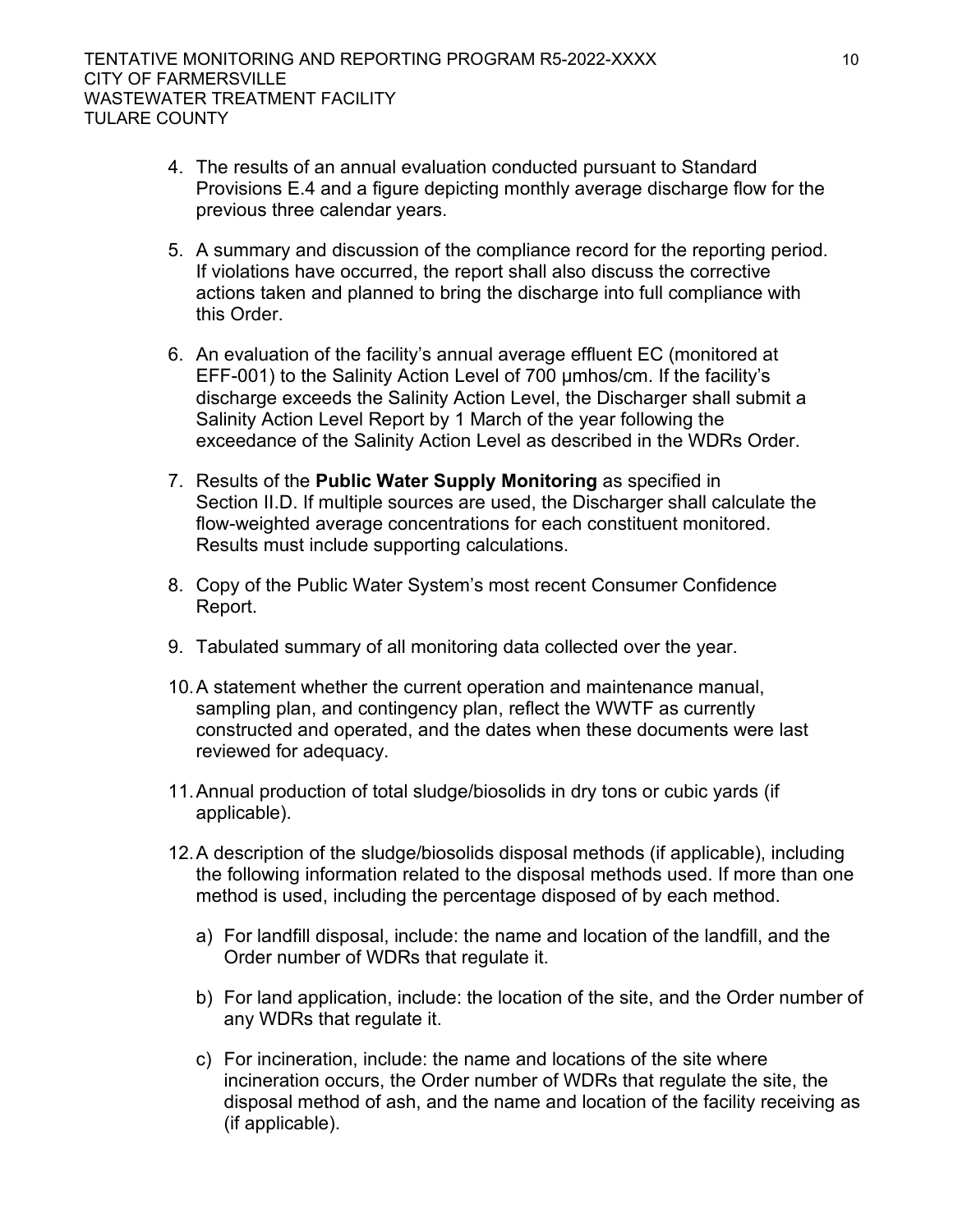d) For composting, include: the location of the site, and the Order number of any WDRs that regulate it.

### **C. VOLUMETRIC REPORTING**

Per [State Water Resources Control Board's Water Quality Control Policy](https://www.waterboards.ca.gov/water_issues/programs/water_recycling_policy/),) (https://www.waterboards.ca.gov/water\_issues/programs/water\_recycling\_policy/), amended in December 2018, dischargers of treated wastewater and recycled water are required to report annually monthly volumes of influent, wastewater produced, and effluent, including treatment level and discharge type. The Discharger shall submit an annual report to the State Water Board by April 30 of each calendar year furnished with the information detailed below. The Discharger must submit this annual report containing monthly data in electronic format via the State Water Board's Internet [GeoTracker system](http://geotracker.waterboards.ca.gov/) (http://geotracker.waterboards.ca.gov/). Required data shall be submitted to the GeoTracker database under a site-specific global identification number. Any data will be made publicly accessible as machine readable datasets. The Discharger must report all applicable items listed below:

- 1. **Influent.** Monthly volume of influent wastewater collected and treated by the wastewater treatment facility.
- 2. **Production.** Monthly volume of wastewater treated, specifying level of treatment.
- 3. **Discharge.** Monthly volume of treated wastewater discharged to each of the following, specifying level of treatment:
	- a) Inland surface waters, specifying volume required to maintain minimum instream flow.
	- b) Enclosed bays, estuaries and coastal lagoons, and ocean waters.
	- c) Natural systems, such as wetlands, wildlife habitats, and duck clubs, where augmentation or restoration has occurred, and that are not part of a wastewater treatment plant or water recycling treatment plant.
	- d) Underground injections wells, such as those classified by U.S. EPA's Underground Injection Control Program, excluding groundwater recharge via subsurface application intended to reduce seawater intrusion into a coastal aquifer with a seawater interface.
	- e) Land, where beneficial uses is not taking place, including evaporation or percolation ponds, overland flow, or spray irrigation disposal, excluding pasture or fields with harvested crops.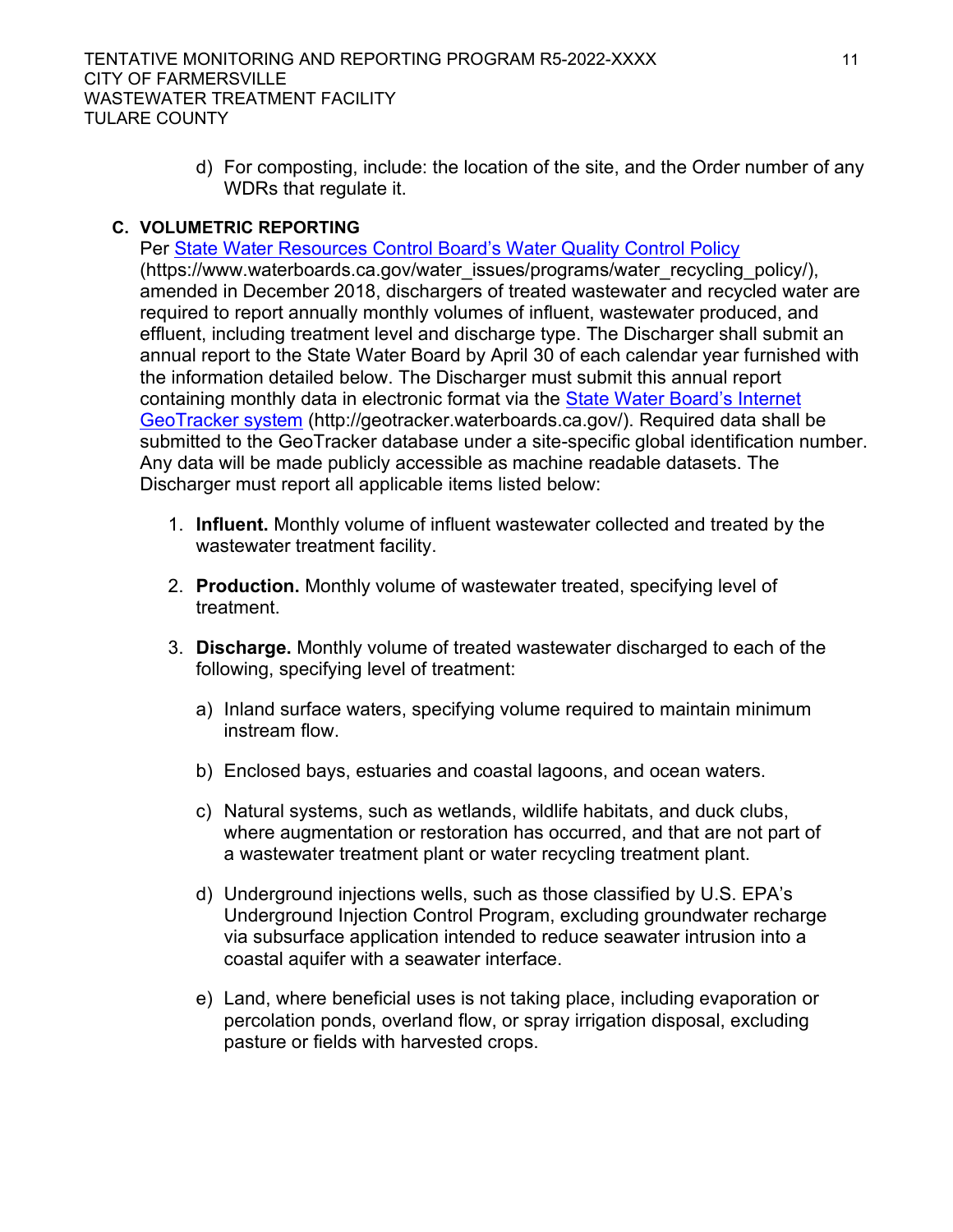If, in the opinion of the Executive Officer, the Discharger fails to comply with the provisions of this Order, the Executive Officer may refer this matter to the Attorney General for judicial enforcement, may issue a complaint for administrative civil liability, or may take other enforcement actions. Failure to comply with this Order may result in the assessment of Administrative Civil Liability of up to \$10,000 per violation, per day, depending on the violation, pursuant to the Water Code, including sections 13268, 13350 and 13385. The Central Valley Water Board reserves its right to take any enforcement actions authorized by law.

Any person aggrieved by this action of the Central Valley Water Board may petition the State Water Resources Control Board to review the action in accordance with California Water Code section 13320 and California Code of Regulations, title 23, sections 2050 and following. The State Water Resources Control Board must receive the petition by 5:00 p.m., 30 days after the date of this MRP, except that if the thirtieth day following the date of this Order falls on a Saturday, Sunday, or state holiday, the petition must be received by the State Water Resources Control Board by 5:00 p.m. on the next business day. [Copies of the law and](http://www.waterboards.ca.gov/public_notices/petitions/water_quality)  [regulations applicable to filing petitions](http://www.waterboards.ca.gov/public_notices/petitions/water_quality) may be found on the internet (http://www.waterboards.ca.gov/public\_notices/petitions/water\_quality) or will be provided on request.

The Discharger shall implement the above monitoring program **starting <1st day of the month following adoption of the MRP>**.

I, PATRICK PULUPA, Executive Officer, do hereby certify the forgoing is a full, true and correct copy of the Monitoring and Reporting Program R5-2022-XXXX issued by the California Regional Water Quality Control Board, Central Valley Region, on XX April 2022.

PATRICK PULUPA, Executive Office